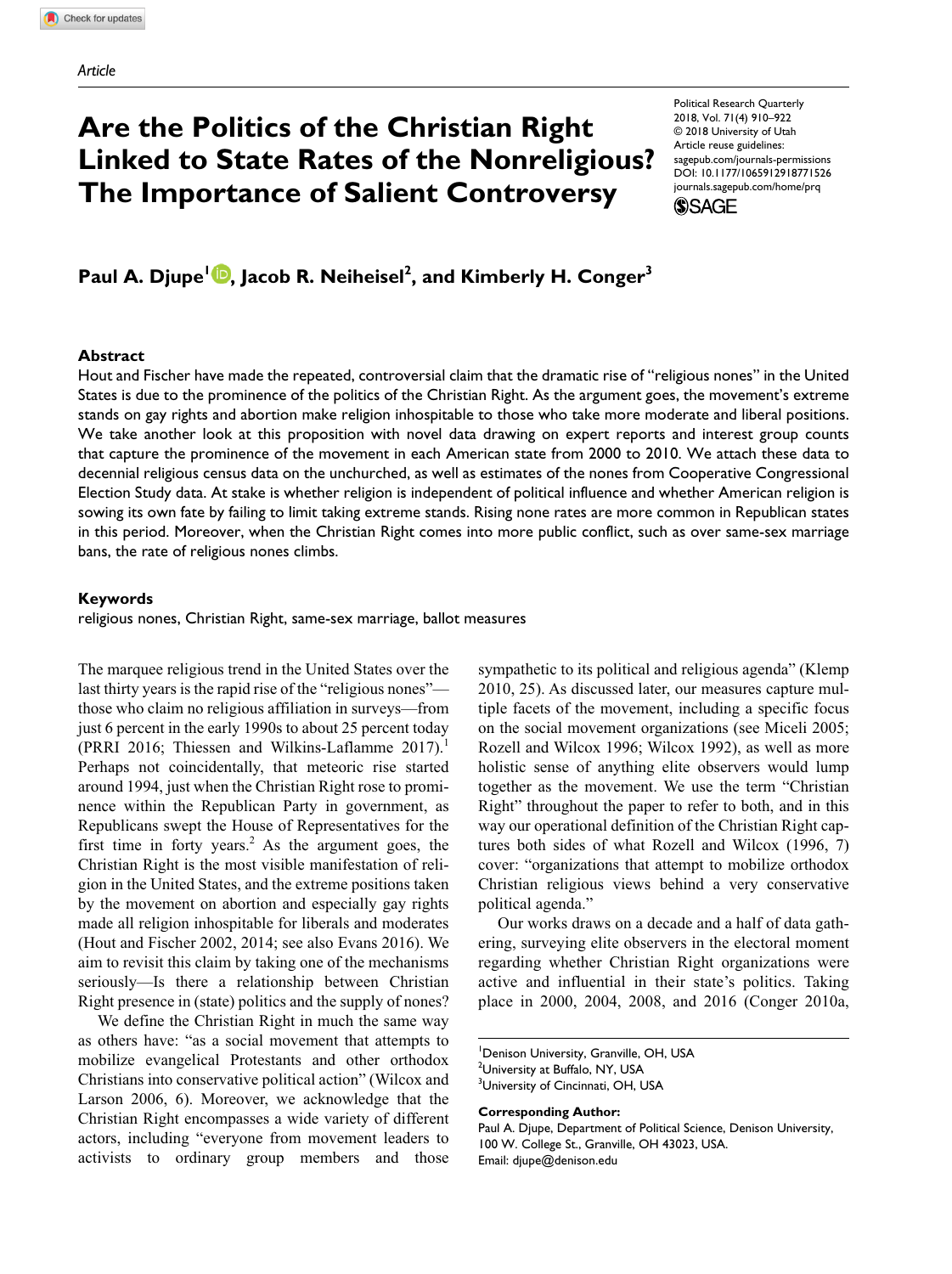2014), we attach these elite perception data to survey estimates, religious census, and U.S. Census data, in addition to other data sources, to assess why the supply of nones changed in the states. We argue that the rate of change is uneven across the states, driven by the salient policy controversy linked to Christian Right activism. Our findings suggest that Christian Right influence in state politics seems to negatively affect religion, such that religious attachments fade in the face of visible Christian Right policy victories.

## **Christian Right in American Politics**

Although the provenance of the modern Christian Right varies somewhat from account to account, from its infancy it has been in the mix of many of the most divisive political debates in American politics. Motivated by opposition to both African American (Claassen 2018; see also Guth 1996, 8) and LGBT civil rights (Fetner 2008) and the legalization of abortion (Zwier 1982), the Christian Right movement in its most recent incarnations has continued to be composed of a shifting mix of elites, organizations, and identifiers with a fairly broad, "family values" and "religious freedom" agenda.<sup>3</sup> The public face of the movement has often been formed by fundamentalist leaders making extreme political and religious claims (see Evans 2016), whose image more moderate elements within the Christian Right have occasionally sought to shed (see Shields 2009). As a result, perhaps, its claim to speak for the "moral majority" did not necessarily equate to deference from the Republican Party (Oldfield 1996; Soper and Fetzer 2000), and the movement has had to compete for influence along with other interest sectors in the conservative movement and in the Republican Party.

The movement has worked to shape the platform, control party organizations, and recruit candidates, thus organizing (in part lately through the Tea Party—see Skocpol and Williamson 2013) to take the Republican Party from within (Cigler, Joslyn, and Loomis 2003; Diamond 1989; Moen 1992; Rozell and Wilcox 1996). And there is some evidence that such efforts have been successful by several measures (Conger 2010b; Layman and Brockway 2018), much as early observers predicted (Green and Guth 1988). These successes have shaped both the actions of the Republican Party and public perceptions of the movement's values and appeal (e.g., Patrikios 2013). Intertwined with a shift toward more "movement" conservatism, the Christian Right was able to both influence and profit from a rightward shift in Republican politics over the last several decades (Levendusky 2009), even if the movement can point to few lasting policy victories (Hawley 2016).

Writing after the 2008 presidential elections—a contest in which the Republican Party nominated a candidate who was widely seen as hostile to the movement—Mark Rozell (2011, 116) opined that "the best days of the Christian Right are in its past and that the movement is without direction." What is more, the early luminaries of the Christian Right's leadership class have passed away or have otherwise faded from the scene (Rozell 2011), leaving the movement's future in the uncertain hands of a new generation of evangelical elites—a group that was wholly unable to coalesce around a candidate in the 2016 Republican primaries (Merritt 2016), though many rallied behind Trump. Scholarly observers of the Christian Right have written the movement's obituary more than a few times (e.g., Bruce 1988; Guth 1996) only to be surprised to see it make a comeback in a future contest (see Rozell 2011 for an overview). The popular perception of surge and decline may rest in part on the movement's continued presence and influence in the politics of some states (Bentele et al. 2013; Conger 2010a, 2010b, 2014; Rozell and Wilcox 2018). So while national Christian Right organizations may finally be fading away, enough pockets of influence and activism exist in the states that continued attention to the movement is worthwhile.

The Christian Right continues to push for policies that are far right, though it is important to note that public opinion is not always opposed to them. For instance, while only a small minority supports a staunchly pro-life position, many in the public identify as pro-life and support at least some restrictions (Shaw 2003). Many Americans also support religious liberty in principle, though they do not support the right of service refusal to LGBT Americans in particular (PRRI 2017). LGBT rights are at least one issue where shifting public support has clearly undercut the Christian Right's claim to express the moral majority opinion.

American support for gay rights generally and samesex marriage specifically has undergone one of the most drastic changes in the history of American public opinion. Opinion has shifted from widespread opposition in the early 1990s to widespread support today (depending on the measure). Thus, the consistent stance of Christian Right-affiliated actors in opposition to same-sex marriage and other civil rights protections has become more and more out of step with American culture, especially among the young, and there are generational splits on this issue even within the evangelical community (Rozell 2011). PRRI (2016) describes a millennial "exodus" from religion precisely over the conservative stance against gay rights in their churches—fully a third of "religious nones" claim to have left religion because of disagreement over gay rights.

Even more recently, the close ties between key figures in the modern incarnation of the Christian Right (Gaffey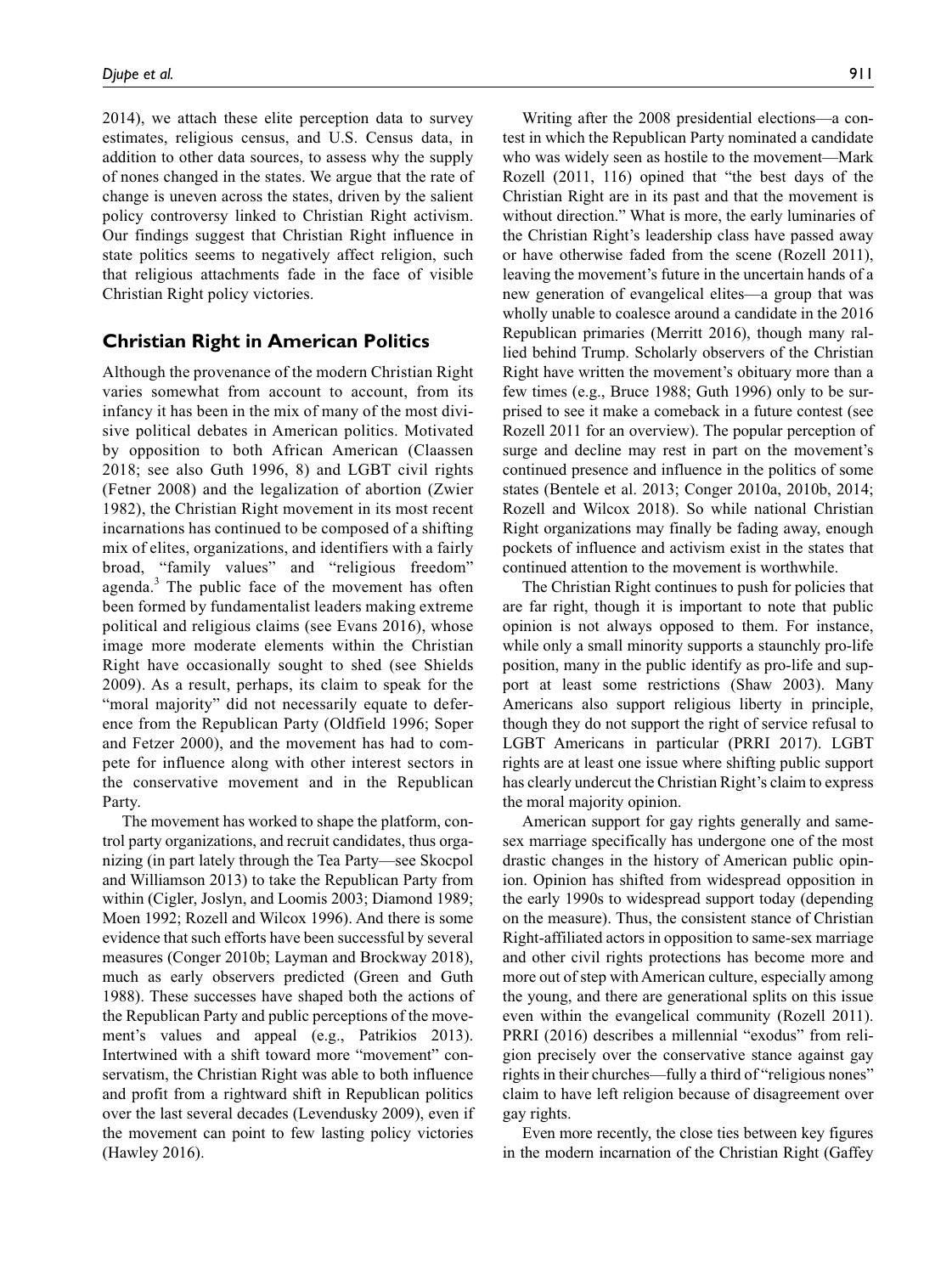2017) and President Donald Trump have been linked to reports of individuals "breaking up" with their churches (and schools—Schmidt and Wang 2017) over disagreements about politics (Ansberry 2016; Djupe, Neiheisel, and Sokhey 2017). It would appear as though religious life in America is becoming increasingly fragmented along the same lines as partisan political conflict.

Although compelling, journalistic reports of such schisms and other anecdotes suggesting that politics may be driving some individuals from the pews hardly constitute the kind of evidence necessary to make broad generalizations about the degree to which changes in the American religious economy have, at root, political explanations. In isolation, such stories are easy to dismiss as outliers, particularly given journalists' penchant for focusing on the extremes (see Hume 1996). More sober, academic analysis has largely reinforced this narrative, however, as a number of systematic studies have come to conclude that the potent mix of religion and politics is driving those on the political left away from religion. Hout and Fischer (2002), for instance, showed that the salience of the Christian Right in the early 1990s—around the time of the "Republican Revolution"—was associated with an increase in those who indicated that they have "no religion," especially among political moderates and liberals. As the proportion of those professing a belief in the divine in the population had not changed, they asked what was driving individuals away from identifying with a religion. For those authors, that driver was the political presence of what they refer to as the Religious Right (see also Hout and Fischer 2014).

Hout and Fischer's findings are supported by others, including Patrikios (2008), who have used panel data to explore changes over time in church attendance by party identification. As with so many other aspects of American politics, Patrikios (2008) found considerable polarization by party, as Republican identifiers grew more likely to attend church over the time period captured by his panel while Democratic identifiers drew down their attendance at religious services over the same period of observation. Putnam and Campbell (2010, chapter 5) similarly found that political liberals grew more secular over the time period that they examined, while political conservatives grew more religious. Moreover, disagreement over Trump has been linked to disaffiliation in the 2016 election, which fits a broader pattern of evidence over time (Djupe, Neiheisel, and Sokhey 2017, 2018). As such, it appears that when religious and political identities come to be viewed as being at odds with each other, politics is able to carry the day. It therefore seems reasonable to connect the Christian Right with the rise of religious nonidentification and disaffiliation (see also Margolis 2018).

Accounts of the mechanisms by which the presence of the Christian Right affects people's religious opinions and identity continue to develop. Some scholars have looked for those mechanisms very specifically in the psychological processes at work in citizens' beliefs and attitudes (Friesen and Ksiazkiewicz 2015; Margolis 2018); others find the growth of the nones as a by-product of congregational disaffiliation decisions (Djupe, Neiheisel, and Sokhey 2018). We take a different approach by examining the political context in which these decisions take place. We use state-level data where differing levels of Christian Right influence can be identified and linked to citizens' aggregate affiliation/identification decisions.

This is not to imply that politics is the only or even the primary cause of the rates of nonaffiliation with religion in the United States. Those causes are well-established across a number of studies. They involve the degree of social pressure in the community (Ellison and Sherkat 1995), or in the family through marriage (Uecker, Regnerus, and Vaaler 2007), which weakens with distance (Hoge, Johnson, and Luidens 1994), and can be affected by life stressors and social disruption (Vargas 2012). Distance from home is often recruited to help explain why college education is linked to disaffiliation by some (Hoge, Johnson, and Luidens 1994), though that link is contested (Burge 2017; Uecker et al. 2007; Vargas 2012).

## **Mechanisms of Religious Influence**

If the Christian Right is to have effects on rates of the nonreligious, we believe there are several information conditions that need to be met. As Converse (1964) noted long ago, groups are not salient to people's thinking unless the context makes them so, which is rare or at least uneven (Djupe and Lewis 2015). To have an impact on the religious decisions of citizens, the Christian Right needs to be salient in citizens' thinking about their own place within the spectrum of religious belief and adherence.<sup>4</sup> Christian Right activity needs to be controversial, covered, and observed. Evidence for the first condition has been discussed above, so we can focus on the other two here.

By dint of their controversial stances and involvement in very public fights over abortion and gay rights, Christian Right organizations are almost always newsworthy (Bolce and De Maio 2008), though the coverage of Christian fundamentalists over time has proven to be less than extreme (Kerr 2003; Kerr and Moy 2002). Cementing this link, views of the Christian Right and fundamentalists, often conflated, bear a strong relation to media exposure (Bolce and De Maio 2008). This may make the Christian Right the most visible representative of religion for many Americans (Evans 2016).

There is another way to think about the publicness or salience of the Christian Right (and groups more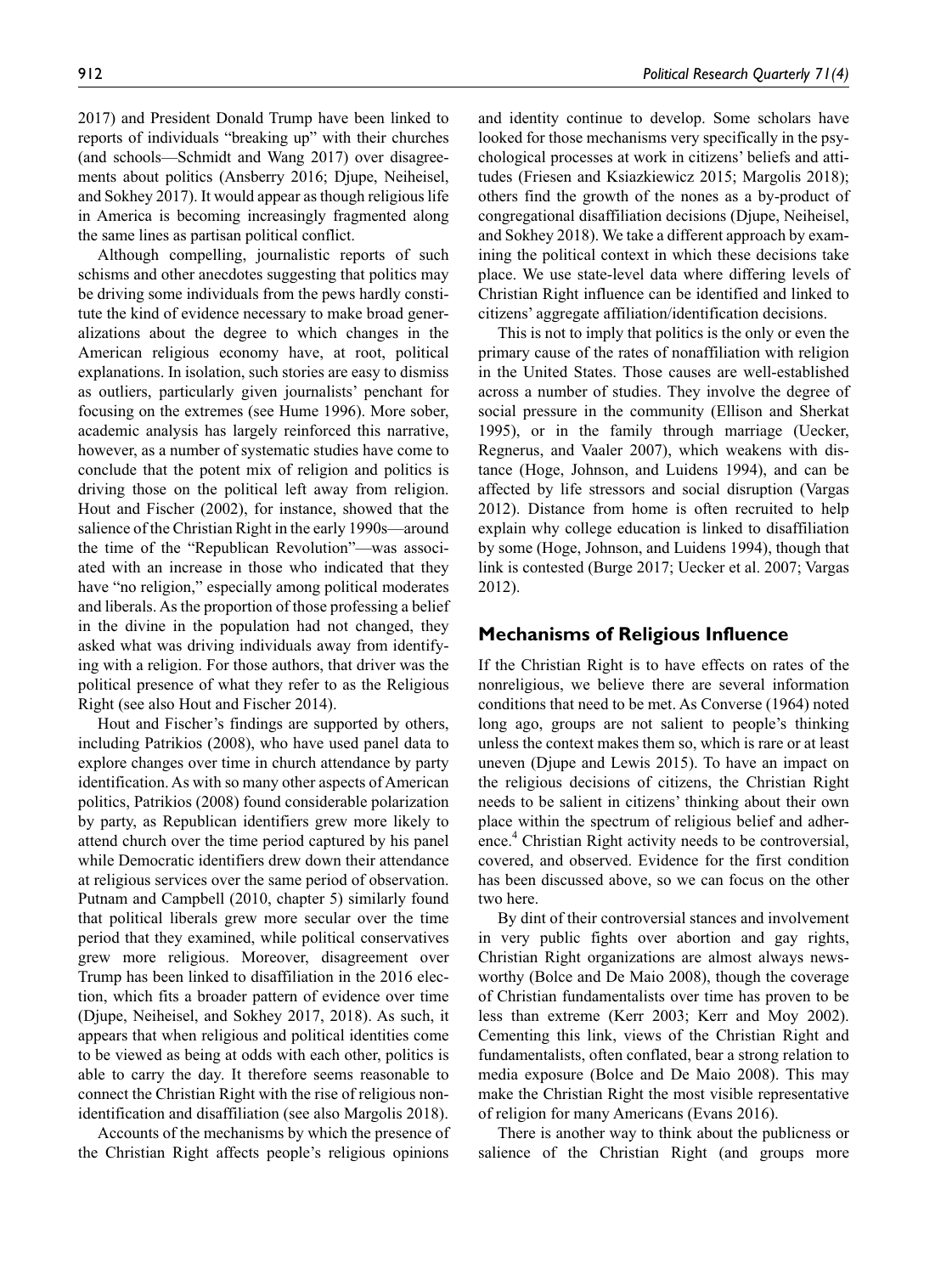generally). If most groups have a preference to resolve problems or make changes privately, then those who are likely to suffer losses would wish to make that process more public. First outlined by E. E. Schattschneider (1960), groups attempt to change the dynamics of a losing battle by recruiting allies and thus socializing conflict, for "the only defense against organization is counterorganization" (Schattschneider 1942, 44). In some conflicts, the reciprocal efforts of each side to expand the scope of conflict yields democracy—when most of the public has been notified and invited to participate (see also Wilcox, Rozell, and Green 2003, 278).

Such a process is arguably difficult to measure outside of the outcome—did a group conflict involve the public and spur political activity? Some work has been done, however, on the Christian Right in just this way. One study found that a stronger Christian Right presence in a state was linked to greater public-wide political participation (Djupe and Conger 2012). Drawing on some of the same measures used here, the authors attributed influence to the Christian Right socializing conflict. Moreover, the public in those states was more likely to oppose a greater involvement of religion in politics, suggesting they were reacting to the Christian Right's attempt to make religion more present.

Another way of making a conflict more public is through the countermobilization of groups. Although the evidence for pluralism's great engine for controlling faction is sparse generally (Neiheisel and Djupe 2017) and nil in the health sector (Lowery et al. 2005), there is some good evidence for it linked to the Christian Right (Conger and Djupe 2016). That is, throughout the 2000s, the registration of a religious right group to lobby in a state was associated with the likelihood that a gay rights group would register (and vice versa)—a pattern that is consistent with one of the broader lessons of the social movements literature. As summarized by Miceli (2005, 592), "Research on social movements recognizes that the actions and demands of organizations often stimulate the formation of a countermovement that becomes their main source of opposition." Of course, both group sectors (both pro-gay rights groups and organizations affiliated with the Christian Right) were linked in a controversial and very public fight over gay rights at this time. Ballot measures proposing to constitutionally ensconce a prohibition on same-sex marriage appeared in many states from 2004 to 2006 (see Table A2 for a list). These controversial ballot measures increased the Christian Right's salience as a representative of religion where they were visible, which we think helped to drive up the number of religiously unaffiliated people in a state.

Stated in more formal terms, we have two hypotheses that come out of this discussion that will take the form of two interaction terms. First, when the Christian Right is

seen as influential in a state (visibility) that has a samesex marriage ban in place (salient conflict), the number of religious nones will rise. Second, when there is a joint presence of Christian Right and gay rights groups registered to lobby (another available measure of salient conflict), the number of religious nones will rise.

## **Design and Data**

Our strategy for investigating the role of the political context on the rise of the nones is to take a state-level approach that draws on multiple data sources for religion, Christian Right activity, and other correlates of religious activity. Recognizing that no aggregate measure can account for the important set of processes that move an individual from religious belief and adherence to religious none, we use two related measures to discern the number of nones in each state. One of them captures the pool of nonaffiliates with individual religious bodies, the other deidentification of individuals with religion. They individually capture parts of the desired whole, so we use them as separate measures of a common concept: the religious nones.

The latest religious census in 2010 (Grammich et al. 2012) captured patterns of religious affiliation across the United States. We are using these data in reverse as one of the measures of the number of nones in a state—what the religious census refers to as the "unclaimed" population. This measure includes those who have never attended a house of worship, those who have left, and those who are attending but may go unmeasured. Ideally, we would have rates of disaffiliation, the act of leaving a particular house of worship, but the religious census data yield a much more heterogeneous outcome category.<sup>5</sup> We refer to this dependent variable measure of nones as the "unclaimed."

We also use a measure of the nones that offers a closer conceptual outcome match to de-identification—the process of shedding one's identity as a religious individual. The Cooperative Congressional Election Study (CCES), first fielded in 2006, is the aggregation of team survey projects which enables enormous sample sizes for "common content." Fortunately, the common content religion measures (modeled after Pew's measurement approach) are quite good and consistent. Drawing on their religious identification measure ("What is your present religion, if any?") we combine the categories atheist, agnostic, and "nothing in particular" and aggregate those responses by state (with the appropriate survey weight). $6$  We refer to this measure as the "nones." Though the three groups that compose this category are different in some ways, critically they are united in their views toward religion in public life (Baker and Smith 2009).

The data on Christian Right influence in the states comes from a multiyear effort to measure the scope and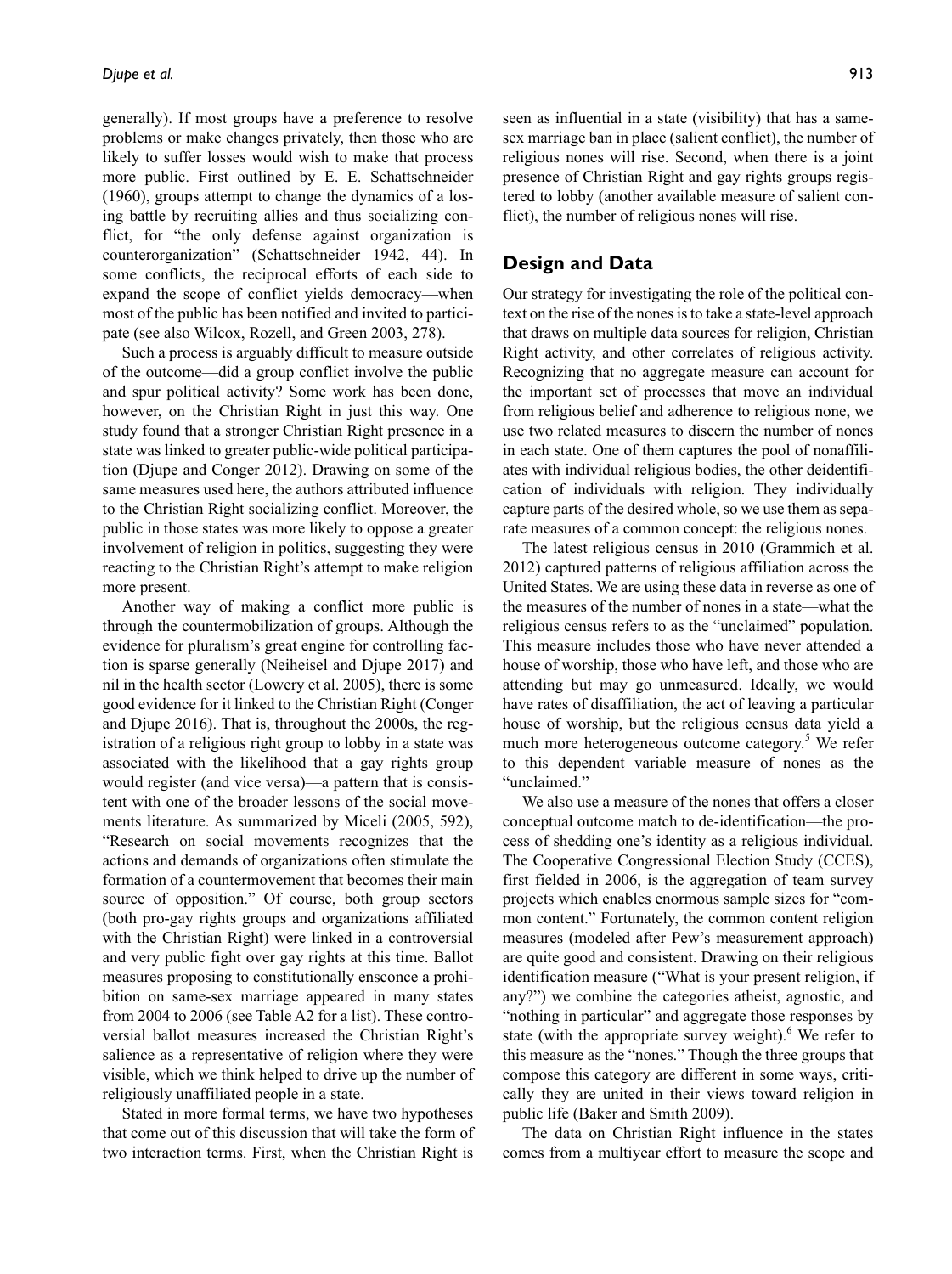influence of the movement in state-level politics. The first measure is based on the opinions of well-placed observers of the Christian Right in each state rating the impact of the movement in various aspects of state politics in 2000, 2004, 2008, and 2016 (Conger 2010a, 2014). The sample is composed of "political observers" from each state that included Christian Right and Religious Left activists, leadership in both the Republican and Democratic parties, academic observers, members of the political media, and political consultants affiliated with both major parties. An index was created for each year that encompasses respondents' assessment of the movement's influence in the overall Republican politics of the state, the presidential campaign in the state, statewide elections, district elections, and ballot initiatives or referenda where appropriate. This measure is referred to as the Christian Right Influence Index. Only available in the above-mentioned years, years between data collection efforts were filled in using simple linear interpolation. Intercensal years of our measure of the unclaimed were also interpolated, as were rates of nones in the few years in which the CCES did not field a study.

The second measure of Christian Right influence focuses more specifically on the movement's organizational attempts to influence public policy through state legislatures and executive branches. Data were collected on the number of Christian Right organizations registered to lobby in each state for the years 2001–2010 using the "Lobbying Clients" listing provided on the followthemoney.org website for the 2006–2010 time period. For the 2001–2005 time period, the lobbyist registration information available from the states themselves was used. Using the same criteria to identify Christian Right groups in both time periods, the individual groups registered for each year were compiled into an aggregate data set that contains the counts for the Christian Right and the total number of registered lobbying groups for each state for each year (Conger and Djupe 2016). We refer to this measure as "Christian Right Groups."

Other independent variables are culled from a variety of state-level data sources including measures of LGBT Rights and religious left groups (Conger and Djupe 2016), Gross State Product, the proportion of those over the age of 25 with at least a bachelor's degree from U.S. Census data, and the Democratic share of the two-party vote for president in the state. We also collected an indicator for whether a constitutional ban on same-sex marriage was in place in the state.

Capturing data from the same units across time constitutes a panel, which places special demands on the analyst to account for the potential link between units across space and within units over time. To deal with unmeasured unit-specific variation, and to control for any yearto-year "shocks," we adopt a fixed effects approach (see Clark and Linzer 2015) that includes both state and year dummies (models were estimated in Stata 14). Although this panel design may not support direct causal claims, it can provide strong evidence about whether changes in Christian Right activity are linked to upticks in the rate of religious nones and the unclaimed within the states.

## **Results**

We begin our analysis by first confirming that the U.S. has witnessed a rise in the proportion of individuals identifying as a religious none and exploring whether such a phenomenon has played out in the same way across the states. Figure 1 showcases the percentage of CCES respondents in each state (and the District of Columbia) who indicated that they had no religion over the last decade (2006 to 2016). What is striking is that a preponderance of the states appear to have experienced some degree of growth in religious nones in recent years. This particular pattern holds regardless of whether the individual state in question is generally thought of as being a politically "red" or "blue" state. This observation would initially appear to cut against the narrative that religious activists on the right are to blame for an uptick in the percentage of religious nones in states that are traditionally Democratic strongholds. Rather, the overall pattern displayed in Figure 1 may suggest that partisan or ideological politics at the state level has little to do with aggregate rates of religious nonidentification.

Descriptive statistics can only tell us so much, however. It is possible that differences in the level of Christian Right involvement in the states might still relate to growth in the levels of religious nonidentification, even though the "eyeball" test suggests that there have been similar trends across the states. We therefore turn to a series of regression models that take full advantage of the panel structure of the data to set aside a host of potential confounds. The models reported in Table 1 seek to explain the instance of nones and the unclaimed in the states.

Key predictors in both models include a measure of the Christian Right's perceived influence in the state, the number of registered lobbying groups associated with the Christian Right, the number of gay rights lobbies, the number of lobbying groups affiliated with the religious left, and an indicator for whether a constitutional ban on same-sex marriage was in place in the state. In addition, both models include a pair of interaction terms that test our hypothesis that Christian Right activism may relate to state-level patterns of nones, but only when the presence of such groups is salient. Finally, both model specifications include a pair of control variables—gross state product and the Democratic share of the two-party vote in the last presidential election—and both state and year fixed effects.<sup>7</sup>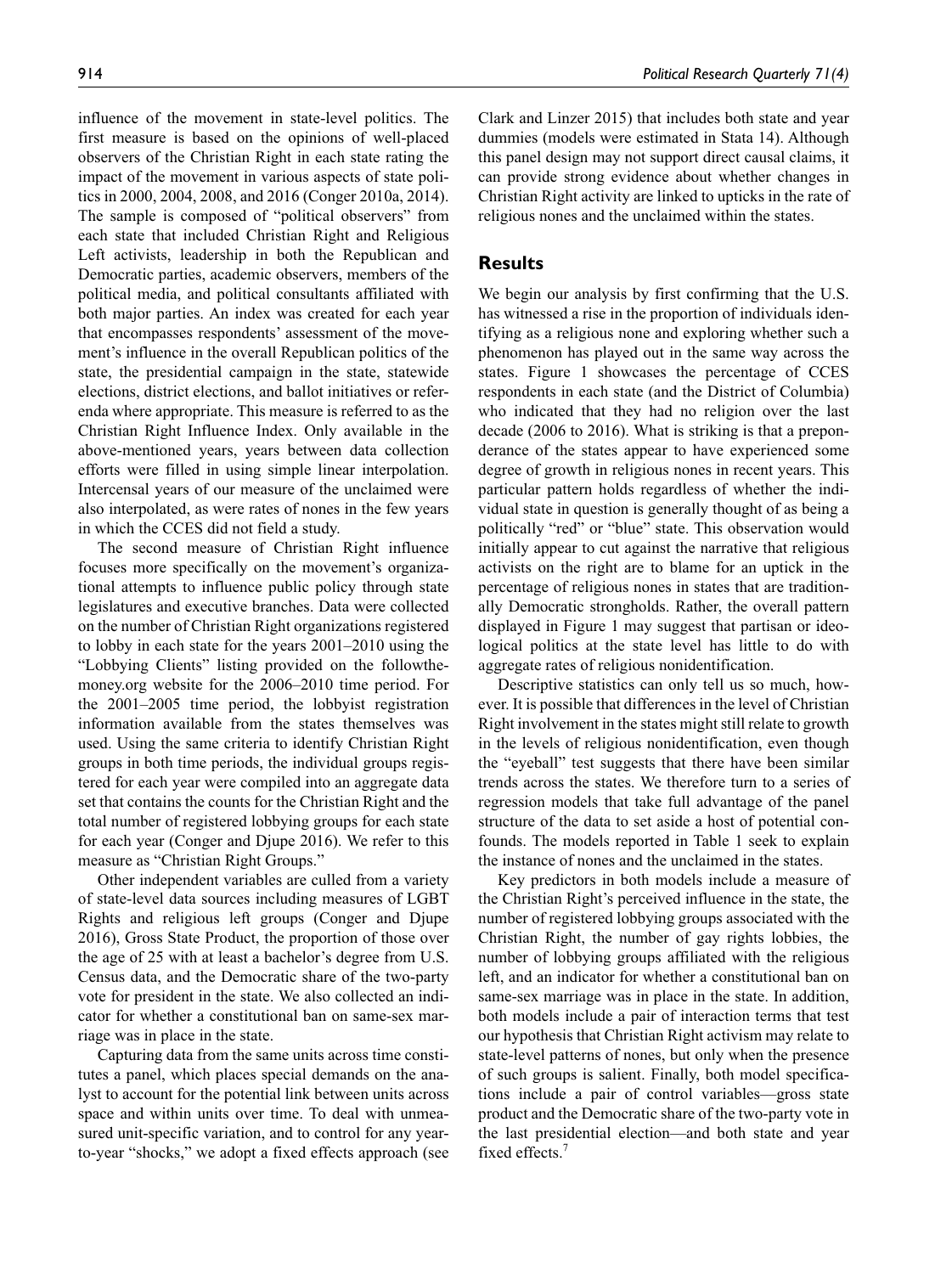

**Figure 1.** None growth in the states, 2006–2016. *Source.* The 2006–2016 Cooperative Congressional Election Study.

**Table 1.** Estimates of the Unclaimed and Self-Identified Nones with State and Year Fixed Effects.

|                                     | Unclaimed<br>(religious census) | <b>Nones</b><br>(CCES) |
|-------------------------------------|---------------------------------|------------------------|
| CR influence index                  | 0.02                            | $-0.02$                |
|                                     | (0.01)                          | (0.10)                 |
| SSM ban in place                    | $-0.05***$                      | $-0.10$                |
|                                     | (0.01)                          | (0.08)                 |
| Influence Index × Ban               | $0.06***$                       | 0.15                   |
|                                     | (0.02)                          | (0.12)                 |
| Religious left groups               | $0.00***$                       | $-0.01**$              |
|                                     | (0.00)                          | (0.00)                 |
| CR groups                           | 0.00                            | $-0.00$                |
|                                     | (0.00)                          | (0.00)                 |
| Gay rights groups                   | $-0.01**$                       | $-0.01$                |
|                                     | (0.00)                          | (0.01)                 |
| CR × Gay Rights Groups              | 0.00                            | 0.00                   |
|                                     | (0.00)                          | (0.00)                 |
| GSP, logged                         | $-0.02$                         | $-0.13$                |
|                                     | (0.02)                          | (0.09)                 |
| Proportion with bachelor's          | $-0.00***$                      | 0.01                   |
| degrees+                            | (0.00)                          | (0.01)                 |
| Democratic presidential vote        | $-0.16***$                      | $-0.02$                |
| share                               | (0.03)                          | (0.13)                 |
| <year dummies="" omitted=""></year> |                                 |                        |
| Constant                            | $0.75***$                       | 1.65                   |
|                                     | (0.18)                          | (1.13)                 |
| <b>Observations</b>                 | 417                             | 248                    |
| $R^2$                               | .87                             | $\overline{31}$        |
| Number of states                    | 50                              | 50                     |

CR = Christian Right; SSM = same-sex marriage; CCES = Cooperative Congressional Election Study; GSP = Gross State Product.

The variables involved in our two hypotheses are constituent parts of interaction terms, so it is best to inspect them visually. Figure 2 shows the influence of our measure of perceived Christian Right influence conditional on their salience (as proxied by the presence of a constitutional ban on same-sex marriage) on the proportion of the state that is "unclaimed" (using the religious census data) and the proportion of religious "nones" (as drawn from the CCES). Christian Right influence is associated with a growth in the rate of nones in the presence of a salient controversy—when a ban is in place in the state.<sup>8</sup> Across the full range of Christian Right influence, the proportion unclaimed (left panel) climbs about .08 (8%) and the proportion of nones (right panel) climbs about .13 (13%), though the latter effect is statistically more marginal. On the contrary, when a ban on same-sex marriage is not in place, Christian Right influence has very weak to no association with the rate of nones. In the left panel, the unclaimed proportion grows an insignificant .02 as Christian Right influence runs through its full range, and it is slightly negative in the right panel using the measure of self-identified nones.<sup>9</sup>

A similar pattern emerges when we shift the measure of salience. The number of lobbying groups associated with the Christian Right interacts with the number of gay rights groups in the state under the assumption that opposing groups expand the scope of the conflict and make the presence of the Christian Right in the state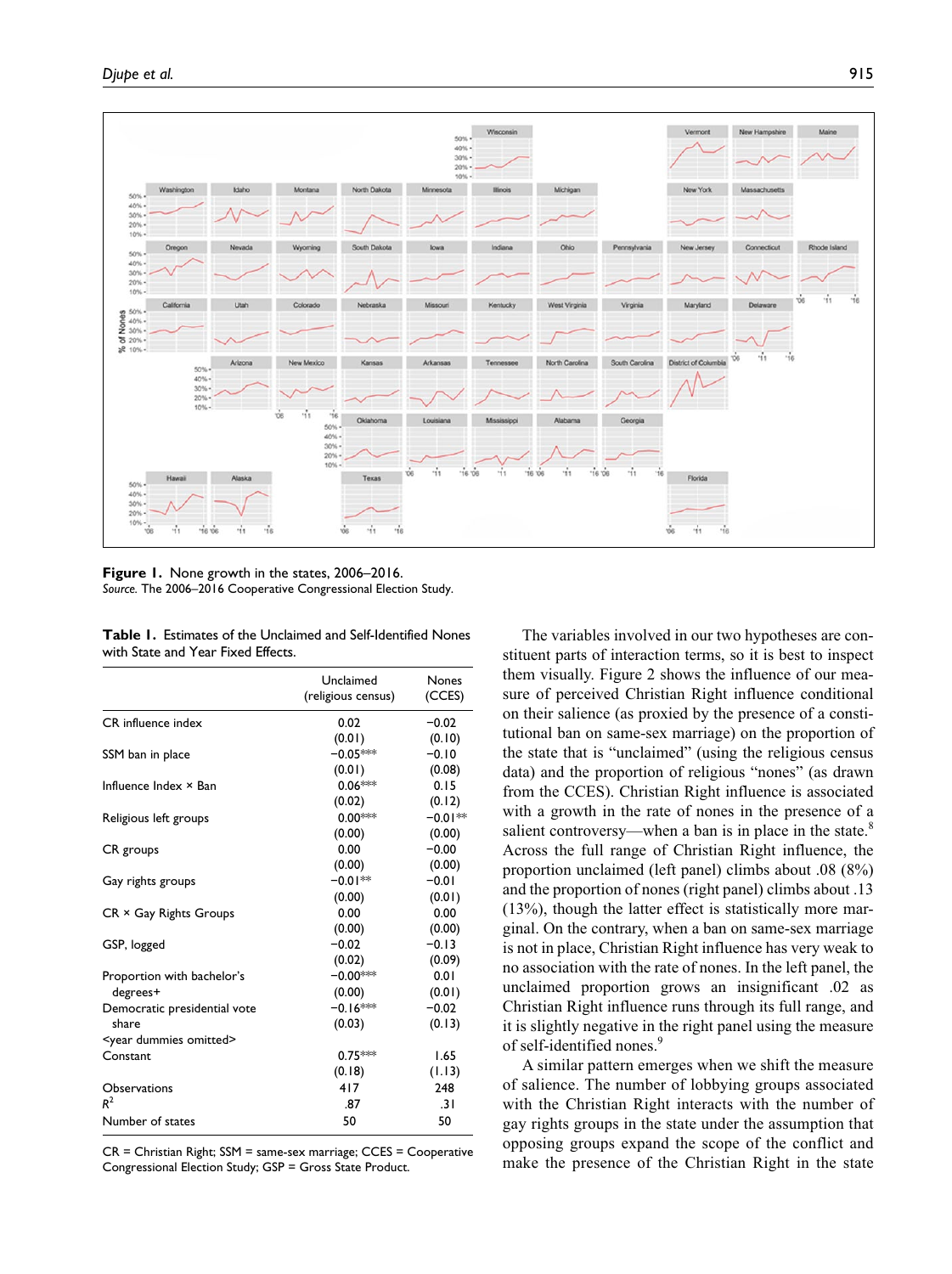

**Figure 2.** How the SSM bans interacted with a visible CR to influence the growth of nones and the unclaimed. CR = Christian Right; CCES = Cooperative Congressional Election Study; SSM = same-sex marriage.

known (Conger and Djupe 2016). As the plots displayed in Figure 3 demonstrate, in the absence of gay rights groups, the number of Christian Right groups in the state bears little relationship to the religiously unclaimed proportion of the state. In the presence of gay rights groups, however, the number of Christian Right groups tracks with increases in the unclaimed proportion of the state (left panel) and the nones proportion (right panel). These effects are much smaller than the salience-based effects of a same-sex marriage ban. Going from zero to eight Christian Right groups is only associated with a one point increase in the unclaimed rate (left panel) and a 3.6 point increase in the rate of self-identified nones (right panel). Of course, as the right panel shows, the self-identified none rates themselves are indistinguishable between states with and without gay rights groups.

We find this constellation of results in a fixed effects framework that also includes controls for the state partisan lean, state gross domestic product (GDP), state levels of holding a college degree, and religious left lobbying groups (which might provide a counter image of what religion and politics might look like). Intriguingly, higher levels of Democratic voting—as measured by the presidential vote in the previous election—are negatively related to both the proportion of the unclaimed in the state and the proportion of nones, but only significantly so in the case of the unclaimed. Were the traditional narrative about Democrats and liberals being more likely to leave religion to hold at this level of aggregation, we would expect the opposite relationship to emerge. The other variables are inconsistent in their effects.

## **Discussion**

Our analyses suggest that the influence of the Christian Right in a state is linked to the decision to be religiously unaffiliated in the presence of a visible, salient, and controversial policy issue. This result is important because it suggests that larger political processes, ones linked specifically to the state policy context, impact individuals' decision making. Thus, the decisions to de-identify and disaffiliate with religion are not solely individual, psychological processes, or even limited to congregational concerns. Our results therefore add nuance and clarity to existing findings on the role of politics in driving religious belief and behavior. We agree in broad brush with others' diagnoses, but offer the insight that it is likely not just the diffuse "influence" of the movement that drives religious nones, but the specific policy skirmishes that gather public attention and shape decision making.

As an analog to this argument, if the Christian Right is making religion difficult for marginal identifiers to maintain a religious identity, then it might make it difficult for religious organizations to recruit as well by further segmenting the market. More specifically, the religious tradition most closely identified with the Christian Right—evangelical Protestants—may have reduced growth rates in states where Christian Right activity was salient and controversial. There is already evidence that the dogmatic conservative politics widespread in evangelicalism in the 1990s spawned a protest movement from within in the form of the emergent church—a small, radically decentralized movement with strong democratic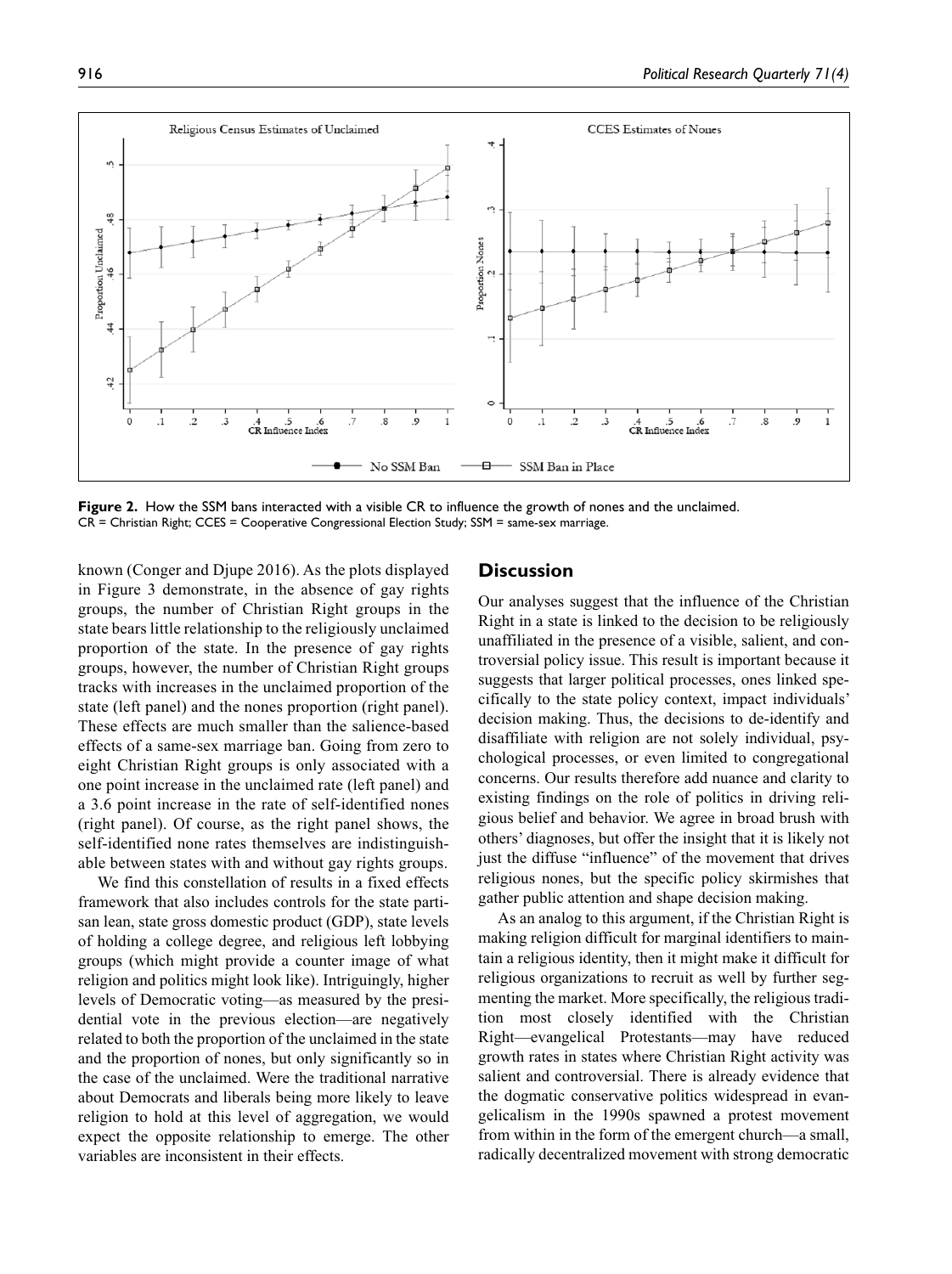

Figure 3. How the presence of gay rights and religious right groups affects the growth of the nones and the unclaimed. CCES = Cooperative Congressional Election Study; RR = Religious Right.

deliberation parallels (e.g., Burge and Djupe 2015). Is there more evidence to be found here?

Using nearly the same model specifications as in Table 1 (a panel framework with year and state fixed effects), we show some evidence for this proposition in Figure 4 by testing an interaction between a ban being in place and the Democratic two-party vote share on evangelical adherence. In most states, evangelical adherence is estimated to be lower when they had a same-sex marriage ban in place. The exceptions are the most Republican states, where the bans made no difference, and the most Democratic states (above .62), of which there are few (four states). The average gap was just below three points, while the largest gaps were about four points. This evangelical rate is measured on a thousand point scale, so the loss is minimal  $(\sim 0.03\%)$ , but it is distinguishable.<sup>10</sup> That is, there is good, if measured, evidence that salient Christian Right activity restrained evangelical growth in the states.

# **Conclusion**

Happening throughout American society, scholars have described a process of reconsidering affiliations and identities based on the partisan leanings of the state, job, neighborhood, church, and mate. It is important to document these dynamics, as they raise great fears about whether the social structure of civil society is sufficient to act as a check on government. We do not mean that religion is necessary to check government, but that a total



**Figure 4.** Evangelical adherence rates were reduced in most states with a SSM ban.

Comparing two sets of CIs is the equivalent of a 90% test. Estimates available in Table A1. SSM = same-sex marriage; CIs = confidence intervals.

partisan sort coincident with organizational ties undercuts citizen independence through the monopolization of communication channels and by co-opting value systems themselves (e.g., Bailey 2016). Our evidence adds to this narrative and so it is important to discuss the scope of the implications.

When intermittently visible, there is clear evidence that people, and probably those without strong relationships with houses of worship, use the Christian Right as a proxy for religion as a whole and discontinue their religious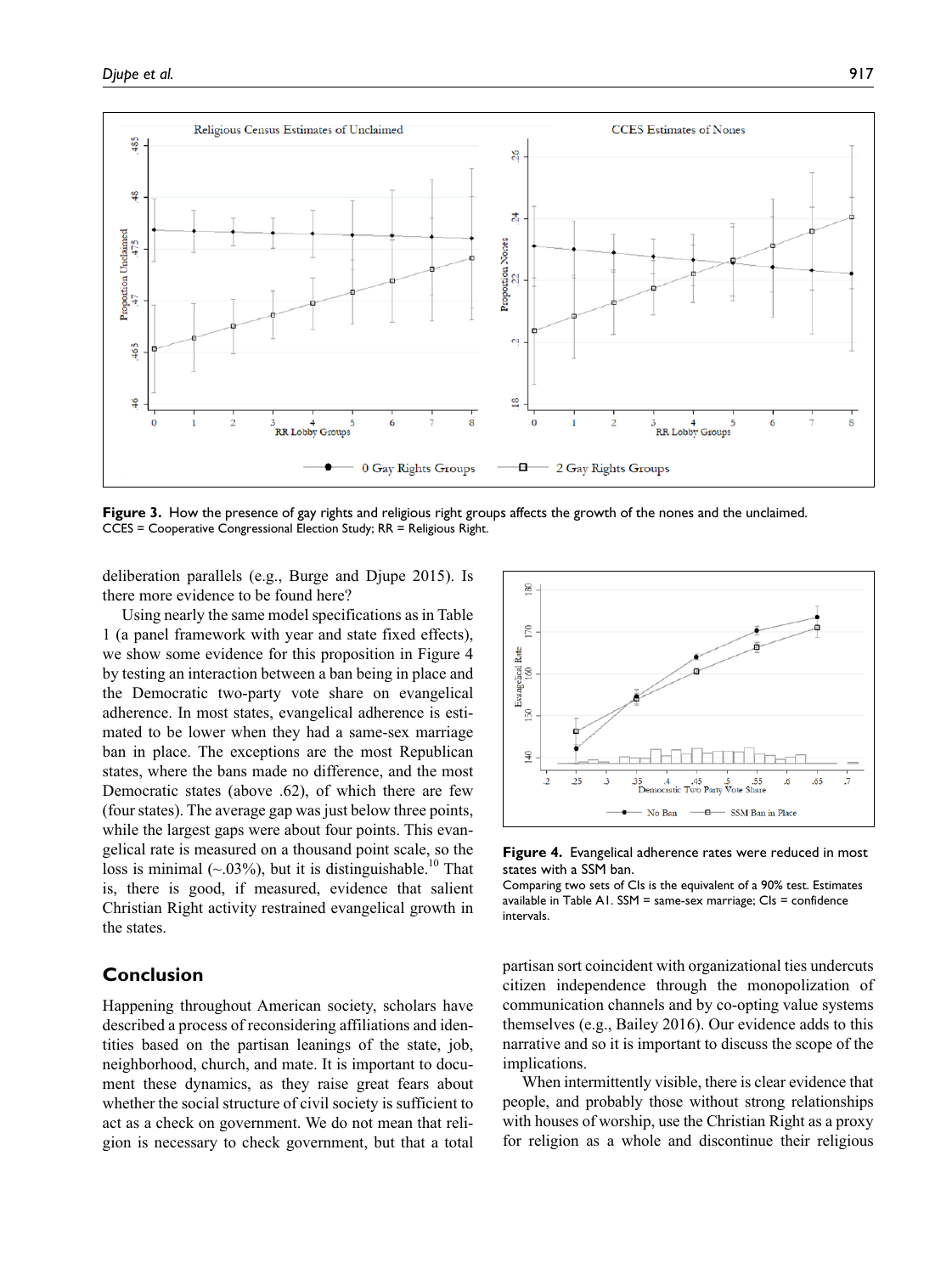identities as a result. Our results key in on one of the essential mechanisms that drives that process—salient controversy. Institutions that invite public participation, such as ballot measures, boost the salience of participant groups and shine a bright light on the policy controversies that divide them. And fights between groups that expand the scope of conflict both encourage the public to take positions on those issues and form opinions about the groups involved.

Starting in 2004, the rush to set state constitutions in opposition to LGBT rights therefore created a set of conditions ripe to make the Christian Right salient to the public in some states more than others. That did not redound to the benefit of organized religion in general. As a result, religion lost somewhere between 2 and 8 percent of the population. By 2010, a ban was in place in twenty-nine states, in which 58 percent of the population lived (see Table A2 in the Appendix for more details). These states were more likely to be evangelical and had smaller proportions of nones in them in 2006, but by 2010 that gap between the nones in marriage ban states and those in states with no marriage ban had been cut in half (it went from 3.1 percent to 1.4 percent over that period).

This pattern brings to mind the warnings of James Madison in his *Memorial and Remonstrance* arguing against the imposition of a tax to support religious education. His point 12 is synchronous with this pattern of close ties between a religious group and governing authority,

Because the policy of the Bill is adverse to the diffusion of the light of Christianity . . . it at once discourages those who are strangers to the light of revelation from coming into the Region of it; and countenances by example the nations who continue in darkness, in shutting out those who might convey it to them.

Many wish religious organizations and leaders to speak to the pressing issues of the day, but it should be done only by recognizing that political involvement subjects the group to evaluation based on political disagreement.<sup>11</sup> Doing so except when public opinion is essentially united will entail lost membership, declining rates of organizational engagement, and reduced support from outside the group by some. At times, this is the necessary price of principle, but the schedule of rates should be well understood.

American religion has faced similar trade-offs before. The turbulent 1960s witnessed a new breed of religious leaders from more liberal, mainline Protestant denominations taking positions on the pressing issues of the day, often (from the perspective of organizational maintenance, at least) to disastrous effect. Clergy involvement in the civil rights and antiwar movements precipitated losses in lay membership. For instance, one survey found that nearly two-thirds (63%) of church leaders who participated in acts of antiwar civil disobedience reported that their churches had subsequently lost members (Quinley 1974). Another study found that Protestant ministers who were involved in efforts at desegregation faced increasingly empty pews as their flocks bolted in favor of other congregations whose leaders espoused more prosegregationist views or stayed out of the matter altogether (Campbell and Pettigrew 1959). These "storms in the churches" (Hadden 1969) are often credited with leading to membership declines among more liberal mainline Protestant churches (e.g., Wuthnow 1999).

In light of this history, there is a certain irony to the present situation in which elements of the Christian Right find themselves, as the early movement modeled many of its tactics after those employed by mainline churches during the civil rights movement (Findlay 1990). And just as involvement in the controversies of the day ushered in a period of organizational decline in which parishioners deserted mainline Protestantism in droves, it appears as though the Christian Right is following a strikingly similar path.

## **Authors' Note**

The data necessary to replicate our results are available here: <http://dx.doi.org/10.7910/DVN/B37PNP>. A previous version of this paper was presented at the 2017 annual meeting of the APSA, San Francisco.

## **Acknowledgments**

The authors wish to thank the late Ted Jelen, the editors, and the anonymous reviewers for their helpful comments. Thanks to Ryan Burge for some technical help. All remaining errors are the authors' own responsibility.

#### **Declaration of Conflicting Interests**

The author(s) declared no potential conflicts of interest with respect to the research, authorship, and/or publication of this article.

#### **Funding**

The author(s) received no financial support for the research, authorship, and/or publication of this article.

#### **Notes**

- 1. It is perhaps worth noting that from the late-1950s to the early-1980s the level of those reporting that they had no religion on national surveys remained between 5 and 6 percentage points (see Glenn 1987).
- 2. Of course, much of the rest of the developed world witnessed a retreat from organized religion that occurred much earlier and was orders of magnitude more dramatic than in the United States. In many cases, this occurred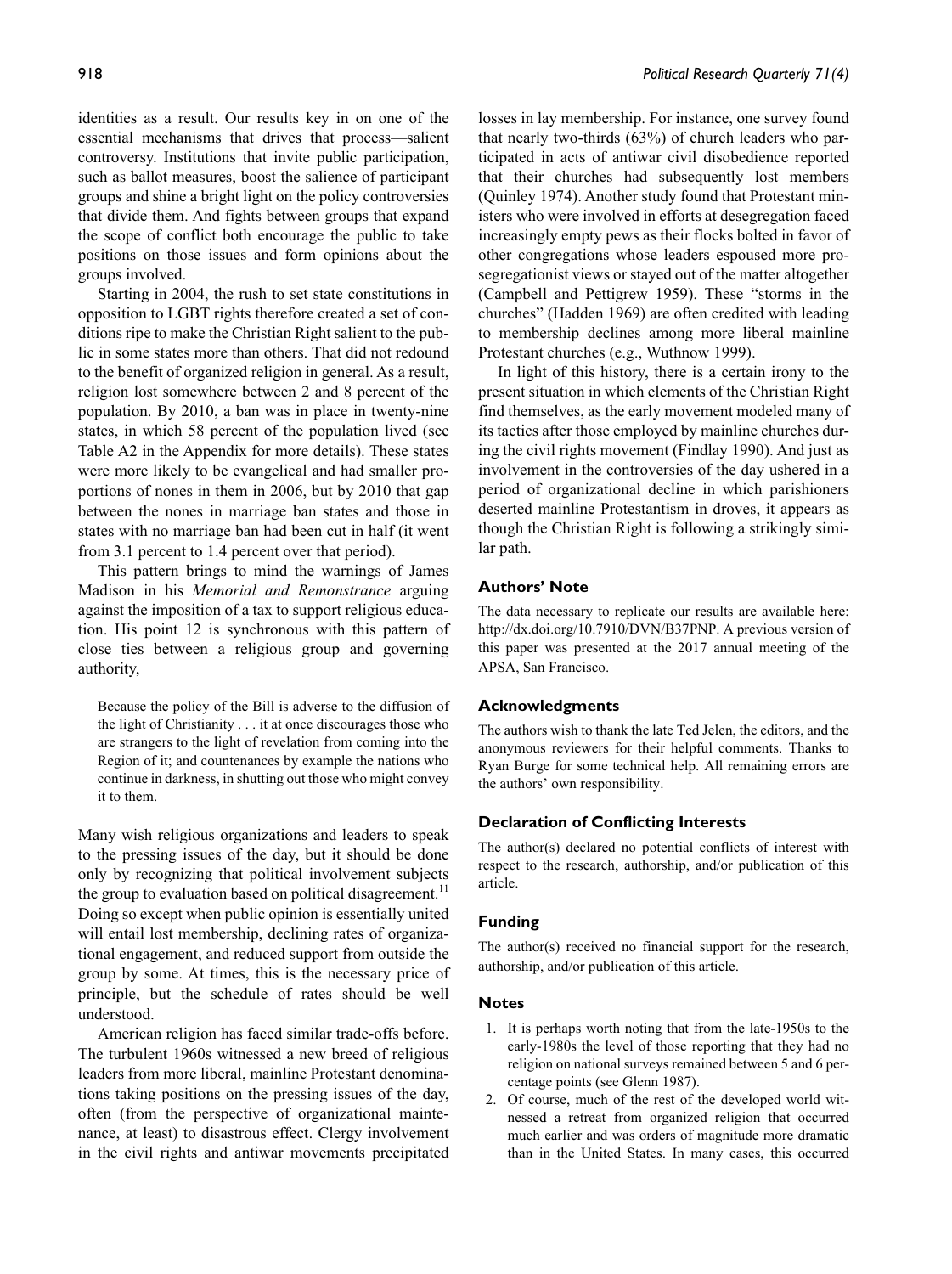without anything resembling the Christian Right (thanks Reviewer 1). This observation suggests that the rise of the religious "nones" in the United States cannot be wholly attributed to the public presence of religiously motivated political groups, but is a complex phenomenon that can also be explained with reference to generational and other changes (Hout and Fischer 2002; Voas and Chaves 2016). One might also argue that state regulation of the religious marketplace in many European nations *did* necessarily involve religious organizations in political affairs and cut down on viable alternatives (see, for instance, Stark and Iannaccone 1994). Thus, for many living in such countries, their options were limited to attending a religious institution sanctioned by the state or not attending at all.

- 3. To be sure, the origins of the Christian Right are complex, and the movement admits of a variety of different motivations. See, for example, Wilcox (1992) and Bruce (1988) for more detailed histories.
- 4. Salience is "the phenomenon that when one's attention is differentially directed to one portion of the environment rather than to others, the information contained in that portion will receive disproportionate weighting in subsequent judgments" (Taylor and Thompson 1982).
- 5. The "unclaimed" population is the population size in that year minus the proportion of the population that is estimated to be an adherent of a religious group. This is not the same as membership; it is more expansive. Participating religious bodies were asked to provide membership numbers, but were also asked to estimate adherents, "All members, including full members, their children and the estimated number of other participants who are not considered members; for example, the 'baptized,' 'those not confirmed,' 'those not eligible for Communion,' 'those regularly attending services,' and the like." Census officials went through great pains to gain an inclusive figure, also including estimates of Muslims and black Protestants (who did not participate), among others. A fuller discussion is available here: [http://www.thearda.com/Archive/](http://www.thearda.com/Archive/Files/Descriptions/RCMSCY10.asp) [Files/Descriptions/RCMSCY10.asp](http://www.thearda.com/Archive/Files/Descriptions/RCMSCY10.asp)
- 6. This measure should be distinguished from nonattendance. In the 2016 Cooperative Congressional Election Study (CCES), for instance, 27 percent of the sample claimed to never attend a house of worship. Sixty-eight percent of the never attenders are nones (atheist, agnostic, and nothing in particular), which means 32 percent of identifiers never attend. Nones also make up 16 percent of attenders.
- 7. The addition of state and year fixed effects allow us to control for any time-invariant, unmeasured confounds as well as year-specific shocks. As Reed and Ye (2011, 990) note, "The inclusion of time period fixed effects substantially reduces (but does not eliminate) cross-sectional dependence." What is more, a recent simulation study by Clark and Linzer (2015) found that a fixed effects approach reduced bias when compared with a pooled approach. One would assume, as a reviewer did, that some of the included variables here are too highly correlated to gain reliable estimates. The (pooled) correlations between Christian Right influence, a same-sex marriage ban, the number of religious right groups and gay rights groups registered to lobby is actually quite

moderate—under  $r = 0.25$ . Moreover, the estimates do not change almost at all when we drop one of the interactions.

- 8. We also tested whether the year in which a ban was considered boosted the number of nones when the Christian Right was visible. There was no effect, suggesting that the process of deidentification is not instantaneous.
- 9. These states tend to have higher rates of nones in the first place, which is a function of a number of factors—they are less likely to have direct democracy and are more likely to be located in the northeast, among other things.
- 10. We also checked whether the interplay between religious right and gay rights groups (as in Figure 3) affected evangelical adherence and found no effect.
- 11. Earlier work suggests that there may be one caveat to this general prescription: organizational maintenance is possible, even in the presence of conflict, when there are few alternatives to membership. This was the case in the black church during the tumultuous 1960s. Although there was likely little disagreement among churchgoers as to the basic aims of the civil rights movement and the black church's position in that struggle, coordination problems and other conflicts almost certainly would have caused friction. Even so, the black church in the South saw little decline in membership, likely as a reflection of the fact that there were precious few alternative organizational structures or institutions to which members might have turned (Nelson and Nelson 1975). In the North, however, "greater competition from other agencies and institutions" (Nelson and Kanagy 1993, 311) afforded members of the black church with the ability to find other avenues for community engagement (see also Pinn and Krattenmaker 2016).

#### **Supplemental Materials**

Supplemental materials for this article are available with the manuscript on the *Political Research Quarterly* (*PRQ*) website.

# **ORCID iD**

Paul A. Djupe **D** <https://orcid.org/0000-0001-6944-429X>

#### **References**

- Ansberry, Clare. 2016. "Breaking up with Your Church over Politics: The Contentious Election is a Ripe Topic for Sermons but is Sending Some Churchgoers to the Doors." *The Wall Street Journal*, December 4. [https://www.wsj.](https://www.wsj.com/articles/breaking-up-with-your-church-over-politics-1480866533) [com/articles/breaking-up-with-your-church-over-poli](https://www.wsj.com/articles/breaking-up-with-your-church-over-politics-1480866533)[tics-1480866533](https://www.wsj.com/articles/breaking-up-with-your-church-over-politics-1480866533) (Accessed August 10, 2017).
- Bailey, Sarah Pulliam. 2016. "The Trump Effect? A Stunning Number of Evangelicals Will Now Accept Politicians' 'Immoral' Acts." *The Washington Post*, October 19. [https://www.washingtonpost.com/news/acts-of-faith/](https://www.washingtonpost.com/news/acts-of-faith/wp/2016/10/19/the-trump-effect-evangelicals-have-become-much-more-accepting-of-politicians-immoral-acts/) [wp/2016/10/19/the-trump-effect-evangelicals-have](https://www.washingtonpost.com/news/acts-of-faith/wp/2016/10/19/the-trump-effect-evangelicals-have-become-much-more-accepting-of-politicians-immoral-acts/)[become-much-more-accepting-of-politicians-immoral](https://www.washingtonpost.com/news/acts-of-faith/wp/2016/10/19/the-trump-effect-evangelicals-have-become-much-more-accepting-of-politicians-immoral-acts/)[acts/](https://www.washingtonpost.com/news/acts-of-faith/wp/2016/10/19/the-trump-effect-evangelicals-have-become-much-more-accepting-of-politicians-immoral-acts/) (Accessed August 12, 2017).
- Baker, Joseph O'Brian, and Buster Smith. 2009. "None Too Simple: Examining Issues of Religious Nonbelief and Nonbelonging in the United States." *Journal for the Scientific Study of Religion* 48 (4): 719–33.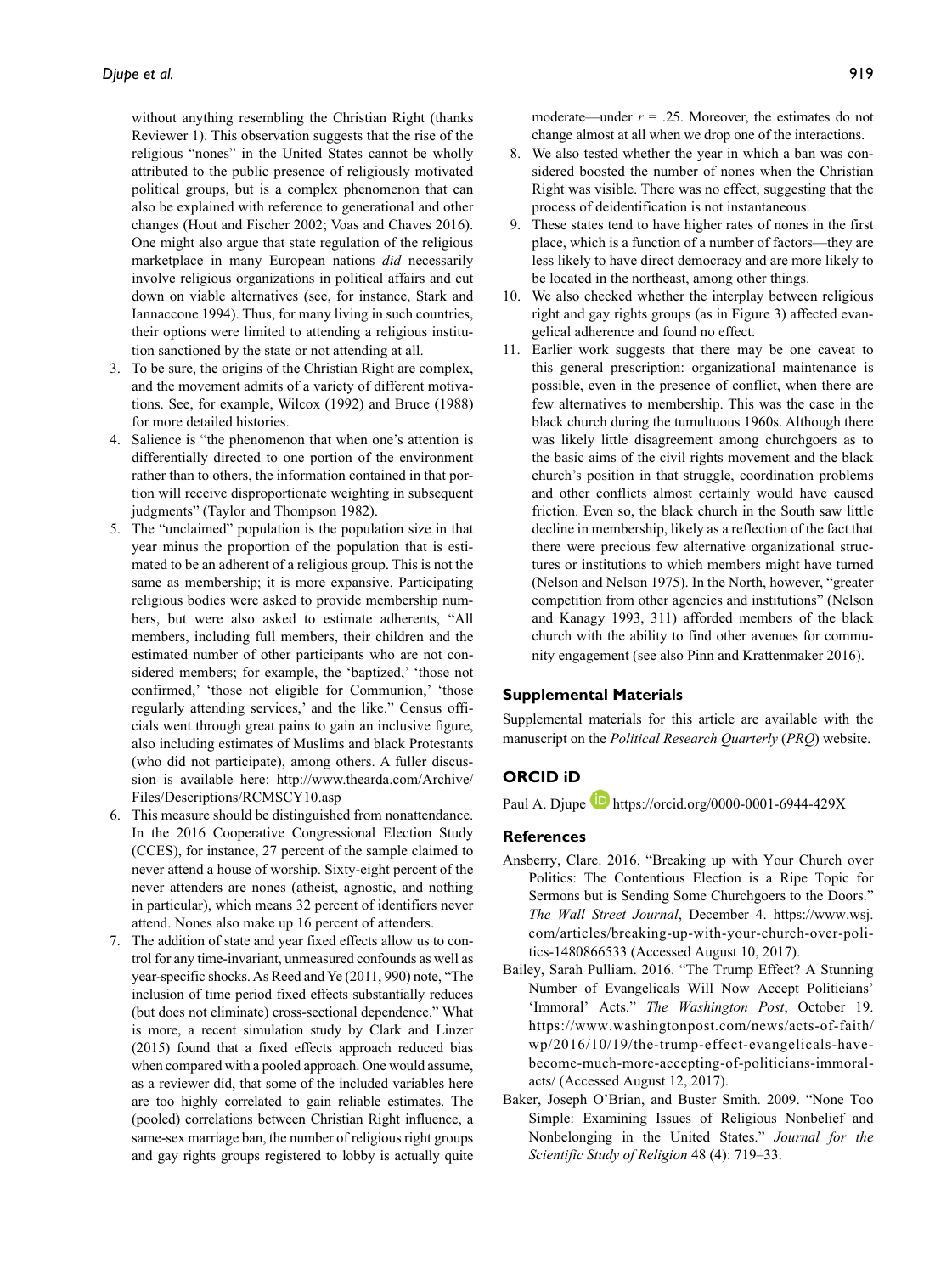- Bentele, Keith, Rebecca Sager, Sarah Soule, and Gary Adler. 2013. "Breaking down the Wall between Church and State: State Adoption of Religious Inclusion Legislation, 1995– 2009." *Journal of Church & State* 56 (3): 503–33.
- Bolce, Louis, and Gerald De Maio. 2008. "A Prejudice for the Thinking Classes: Media Exposure, Political Sophistication, and the Anti-Christian Fundamentalist." *American Politics Research* 36 (2): 155–85.
- Bruce, Steve. 1988. *The Rise and Fall of the New Christian Right: Conservative Protestant Politics in America 1978- 1988*. Oxford: Oxford University Press.
- Burge, Ryan P. 2017. "Do Educated People Abandon Religion? There's No Evidence in the Data." [https://religioninpublic.](https://religioninpublic.blog/2017/07/21/do-educated-people-abandon-religion-theres-no-evidence-in-the-data/) [blog/2017/07/21/do-educated-people-abandon-religion](https://religioninpublic.blog/2017/07/21/do-educated-people-abandon-religion-theres-no-evidence-in-the-data/)[theres-no-evidence-in-the-data/](https://religioninpublic.blog/2017/07/21/do-educated-people-abandon-religion-theres-no-evidence-in-the-data/) (Accessed August 10, 2017).
- Burge, Ryan P., and Paul A. Djupe. 2015. "Emergent Church Practices in America: Inclusion and Deliberation in American Congregations." *Review of Religious Research* 57 (1): 1–23.
- Campbell, Ernest Q., and Thomas F. Pettigrew. 1959. *Christians in Racial Crisis: A Study of the Little Rock Ministry*. Washington, DC: Public Affairs Press.
- Cigler, Allan J., Mark Joslyn, and Burdett A. Loomis. 2003. "The Kansas Christian Right and the Evolution of Republican Politics." In *The Christian Right in American Politics: Marching to the Millennium*, edited by John C. Green, Mark J. Rozell, and Clyde Wilcox, 145–66. Washington, DC: Georgetown University Press.
- Claassen, Ryan C. 2018. "Understanding the Political Motivations of Evangelical Voters." In *The Evangelical Crackup? The Future of the Evangelical-republican Coalition*, edited by Paul A. Djupe and Ryan C. Claassen. Philadelphia: Temple University Press.
- Clark, Tom S., and Drew A. Linzer. 2015. "Should I Use Fixed or Random Effects?" *Political Science Research and Methods* 3 (2): 399–408.
- Conger, Kimberly H. 2010a. "A Matter of Context: Christian Right Influence in U.S. State Republican Politics." *State Politics & Policy Quarterly* 10 (3): 248–69.
- Conger, Kimberly H. 2010b. "Party Platforms and Party Coalitions: The Christian Right and State-Level Republicans." *Party Politics* 16 (5): 651–68.
- Conger, Kimberly H. 2014. "Same Battle, Different War: Religious Movements in American State Politics." *Politics and Religion* 7 (2): 395–417.
- Conger, Kimberly H., and Paul A. Djupe. 2016. "Culture War Counter-mobilization: Gay Rights and Religious Right Groups in the States." *Interest Groups & Advocacy* 5 (3): 278–300. doi:10.1057/s41309-016-0004-7.
- Converse, Phillip E. 1964. "The Nature of Belief Systems in Mass Publics." In *Ideology and Discontent*, edited by David E. Apter, 206–61. Cambridge, MA: Harvard University Press.
- Diamond, Sara. 1989. *Spiritual Warfare: The Politics of the Christian Right*. Boston: South End Press.
- Djupe, Paul A., and Kimberly Conger. 2012. "The Population Ecology of Grassroots Democracy: Christian Right Interest Populations and Citizen Participation in the

States." *Political Research Quarterly* 65 (4): 927–40. doi:10.1177/1065912911427448.

- Djupe, Paul A., and Andrew R. Lewis. 2015. "Solidarity and Discord of Pluralism: How the Social Context Affects Interest Group Learning and Belonging." *American Politics Research* 43 (3): 394–424.
- Djupe, Paul A., Jacob R. Neiheisel, and Anand E. Sokhey. 2017. "How fights over Trump have led evangelicals to leave their churches." *The Washington Post*, April 11. [https://www.washingtonpost.com/news/monkey-cage/](https://www.washingtonpost.com/news/monkey-cage/wp/2017/04/11/yes-many-voters-left-their-congregations-over-trump-so-what-else-is-new/) [wp/2017/04/11/yes-many-voters-left-their-congregations](https://www.washingtonpost.com/news/monkey-cage/wp/2017/04/11/yes-many-voters-left-their-congregations-over-trump-so-what-else-is-new/)[over-trump-so-what-else-is-new/](https://www.washingtonpost.com/news/monkey-cage/wp/2017/04/11/yes-many-voters-left-their-congregations-over-trump-so-what-else-is-new/).
- Djupe, Paul A., Jacob R. Neiheisel, and Anand E. Sokhey. 2018. "Reconsidering the Role of Politics in Leaving Religion: The Importance of Affiliation." *American Journal of Political Science* 62 (1): 161–75. doi:10.1111/ajps.12308.
- Ellison, Christopher G., and Darren E. Sherkat. 1995. "The 'Semi-Involuntary Institution' Revisited: Regional Variations in Church Participation among Black Americans." *Social Forces* 73 (4): 1415–37.
- Evans, Michael S. 2016. *Seeking Good Debate: Religion, Science, and Conflict in American Public Life*. Berkeley: University of California Press.
- Fetner, Tina. 2008. *How the Religious Right Shaped Lesbian and Gay Activism*. Minneapolis: University of Minnesota Press.
- Findlay, James F. 1990. "Religion and Politics in the Sixties: The Churches and the Civil Rights Act of 1964." *The Journal of American History* 77 (1): 66–92.
- Friesen, Amanda, and Aleksander Ksiazkiewicz. 2015. "Do Political Attitudes and Religiosity Share a Genetic Path?" *Political Behavior* 37 (4): 791–818.
- Gaffey, Connor. 2017. "Trump's White House Has Evangelicals 'on Speed Dial,' Says Activist Who Prayed over President." *Newsweek*, July 22. [http://www.newsweek.com/evangel](http://www.newsweek.com/evangelical-christians-trump-religion-religious-liberty-640310)[ical-christians-trump-religion-religious-liberty-640310](http://www.newsweek.com/evangelical-christians-trump-religion-religious-liberty-640310) (Accessed August 10, 2017).
- Glenn, Norval D. 1987. "The Trend in 'No Religion' Respondents to U.S. National Surveys, Late 1950s to Early 1980s." *Public Opinion Quarterly* 51 (3): 293–314.
- Grammich, Clifford, Kirk Hadaway, Richard Houseal, Dale E. Jones, Alexei Krindatch, Richie Stanley, and Richard H. Taylor. 2012. *2010 U.S. Religion Census: Religious Congregations & Membership Study*. Kansas City, MO: Association of Statisticians of American Religious Bodies.
- Green, John C., and James L. Guth. 1988. "The Christian Right in the Republican Party: The Case of Pat Robertson's Supporters." *Journal of Politics* 50 (1): 150–65.
- Guth, James L. 1996. "The Politics of the Christian Right." In *Religion and the Culture Wars: Dispatches from the Front*, edited by John C. Green, James L. Guth, Corwin E. Smidt, and Lyman A. Kellstedt, 7–29. Lanham: Rowman & Littlefield.
- Hadden, Jeffrey K. 1969. *The Gathering Storm in the Churches: The Widening Gap between Clergy and Laity*. Garden City, NY: Doubleday.
- Hawley, George. 2016. "Is the Religious Right to Blame for Christianity's Decline?" *The American Conservative*, June 5. [http://www.theamericanconservative.com/articles/](http://www.theamericanconservative.com/articles/is-the-religious-right-to-blame-for-christianitys-decline/)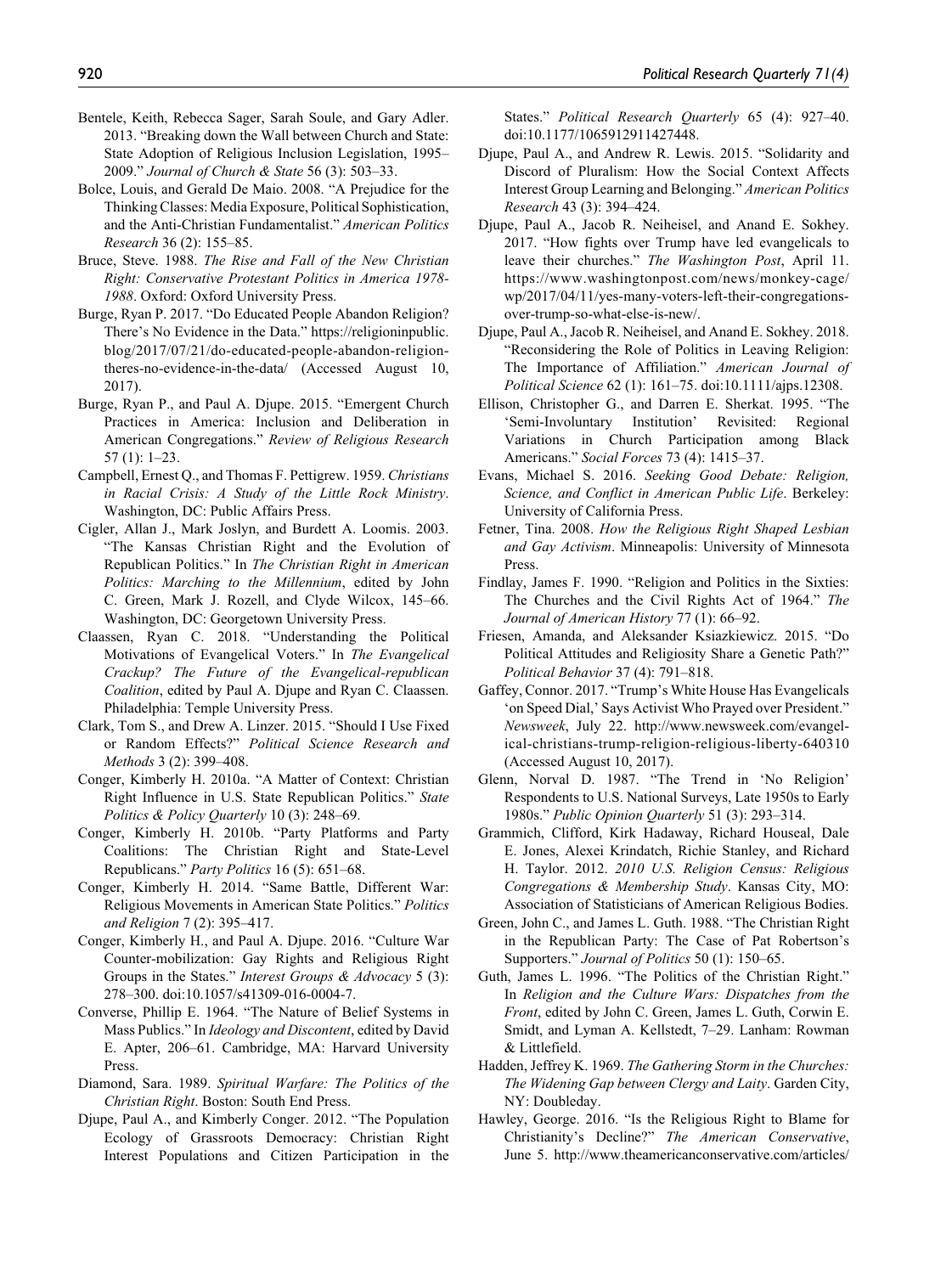[is-the-religious-right-to-blame-for-christianitys-decline/](http://www.theamericanconservative.com/articles/is-the-religious-right-to-blame-for-christianitys-decline/)  (Accessed January 16, 2018).

- Hoge, Dean R., Benton Johnson, and Donald A. Luidens. 1994. *Vanishing Boundaries: The Religion of Mainline Protestant Baby Boomers*. Louisville: Westminster/John Knox Press.
- Hout, Michael, and Claude S. Fischer. 2002. "No Religious Preference: Politics and Generations." *American Sociological Review* 67 (2): 165–90.
- Hout, Michael, and Claude S. Fischer. 2014. "Explaining Why More Americans Have No Religious Preference: Political Backlash and Generational Succession, 1987-2012." *Sociological Science* 1:423–47.
- Hume, Ellen. 1996. "The New Paradigm for News." In *The Annals of the American Academy of Political and Social Science: The Media and Politics*, edited by Kathleen Jamieson, 141–53. Thousand Oaks: SAGE.
- Kerr, Peter A. 2003. "The Framing of Fundamentalist Christians in Network Television News, 1980-2000." *Journal of Media and Religion* 2:203–35.
- Kerr, Peter A., and Patricia Moy. 2002. "Newspaper coverage of fundamentalist Christians, 1980-2000." *Journalism & Mass Communication Quarterly* 79:54–79.
- Klemp, Nathaniel J. 2010. "The Christian Right: Engaged Citizens or Theocratic Crusaders?" *Politics and Religion* 3 (1): 1–27.
- Layman, Geoffrey, and Mark Brockway. 2018. "Evangelical Activists in the GOP: Still the Life of the Party?" In *The Evangelical Crackup? The Future of the Evangelicalrepublican Coalition*, edited by Paul A. Djupe and Ryan C. Claassen. Philadelphia: Temple University Press.
- Levendusky, Matthew S. 2009. *The Partisan Sort: How Liberals Became Democrats and Conservatives Became Republicans*. Chicago: The University of Chicago Press.
- Lowery, David, Virginia Gray, Jennifer Wolak, Erik Godwin, and Whitt Kilburn. 2005. "Reconsidering the Counter-Mobilization Hypothesis: Health Policy Lobbying in the American States." *Political Behavior* 27 (2): 99–132.
- Margolis, Michele F. 2018. *From Politics to the Pews: How Partisanship and the Political Environment Shape Religious Identity*. Chicago: The University of Chicago Press.
- Merritt, Jonathan. 2016. "Trump Reveals the End of the Religious Right's Prominence." *The Atlantic*, February 27. [https://](https://www.theatlantic.com/politics/archive/2016/02/the-demise-of-conservative-christian-political-prominence/471093/) [www.theatlantic.com/politics/archive/2016/02/the-demise](https://www.theatlantic.com/politics/archive/2016/02/the-demise-of-conservative-christian-political-prominence/471093/)[of-conservative-christian-political-prominence/471093/](https://www.theatlantic.com/politics/archive/2016/02/the-demise-of-conservative-christian-political-prominence/471093/)  (Accessed January 16, 2018).
- Miceli, Melinda S. 2005. "Morality Politics vs. Identity Politics: Framing Processes and Competition among Christian Right and Gay Social Movement Organizations." *Sociological Forum* 20 (4): 589–612.
- Moen, Matthew W. 1992. *The Transformation of the Christian Right*. Tuscaloosa: University of Alabama Press.
- Neiheisel, Jacob R., and Paul A. Djupe. 2017. "Censor Morum? The 17th Amendment, Religious Diversity, and Ideological Extremism in the Senate." *Political Research Quarterly* 70  $(1): 55-67.$
- Nelson, Hart M., and Conrad L. Kanagy. 1993. "Churched and Unchurched Black Americans." In *Church and Denominational Growth: What Does (And Does Not)*

*Cause Growth or Decline*, edited by David A. Roozen and C. Kirk Hadaway, 311–23. Nashville: Abingdon Press.

- Nelson, Hart M., and Anne Kusener Nelson. 1975. *Black Church in the Sixties*. Lexington: University Press of Kentucky.
- Oldfield, Duane M. 1996. *The Right and the Righteous: The Christian Right Confronts the Republican Party*. Lanham: Rowman & Littlefield.
- Patrikios, Stratos. 2008. "American Republican Religion? Disentangling the Causal Link between Religion and Politics in the US." *Political Behavior* 30:367–89.
- Patrikios, Stratos. 2013. "Self-Stereotyping as 'Evangelical Republican': An Empirical Test." *Politics and Religion* 6:800–22.
- Pinn, Anthony B., and Tom Krattenmaker. 2016. "Christian America Is in Decline—Here's Why it Impacts Everyone." *Washington Monthly*, December 23. [http://](http://washingtonmonthly.com/2016/12/23/christian-america-is-in-decline-heres-why-it-impacts-everyone) [washingtonmonthly.com/2016/12/23/christian-america](http://washingtonmonthly.com/2016/12/23/christian-america-is-in-decline-heres-why-it-impacts-everyone)[is-in-decline-heres-why-it-impacts-everyone](http://washingtonmonthly.com/2016/12/23/christian-america-is-in-decline-heres-why-it-impacts-everyone) (Accessed September 4, 2017).
- PRRI. 2016. "Exodus: Why Americans are Leaving Religion— And Why They're Unlikely to Come Back." [https://www.](https://www.prri.org/research/prri-rns-poll-nones-atheist-leaving-religion/) [prri.org/research/prri-rns-poll-nones-atheist-leaving-reli](https://www.prri.org/research/prri-rns-poll-nones-atheist-leaving-religion/)[gion/](https://www.prri.org/research/prri-rns-poll-nones-atheist-leaving-religion/) (Accessed August 10, 2017).
- PRRI. 2017. "No Major Religious Group Supports Religiously Based Service Refusals of Gays and Lesbians." [https://](https://www.prri.org/press-release/no-major-religious-group-supports-religiously-based-service-refusals-gays-lesbians/) [www.prri.org/press-release/no-major-religious-group](https://www.prri.org/press-release/no-major-religious-group-supports-religiously-based-service-refusals-gays-lesbians/)[supports-religiously-based-service-refusals-gays-lesbians/](https://www.prri.org/press-release/no-major-religious-group-supports-religiously-based-service-refusals-gays-lesbians/) (Accessed August 14, 2017).
- Putnam, Robert D., and David E. Campbell. 2010. *American Grace: How Religion Divides and Unites Us*. New York: Simon & Schuster.
- Quinley, Harold E. 1974b. *The Prophetic Clergy: Social Activism among Protestant Ministers*. New York: John Wiley.
- Reed, W. Robert, and Hachun Ye. 2011. "Which Panel Data Estimator Should I Use?" *Applied Economics* 43 (8): 985– 1000.
- Rozell, Mark J. 2011. "The Christian Right and Contemporary Politics: A Movement at the Crossroads." In *Crisis of Conservatism? The Republican Party, the Conservative Movement, and American Politics after Bush*, edited by Joel D. Aberbach and Gillian Peele, 114–28. Oxford: Oxford University Press.
- Rozell, Mark J., and Clyde Wilcox. 1996. *Second Coming: The New Christian Right in Virginia Politics*. Baltimore: Johns Hopkins University Press.
- Rozell, Mark J., and Clyde Wilcox, eds. 2018. *God at the Grassroots 2016: The Christian Right in American Elections*. Lanham: Rowman & Littlefield.
- Schattschneider, E. E. 1942. *Party Government: American Government in Action*. New York: Farrar & Rinehart.
- Schattschneider, E. E. 1960. *The Semi-sovereign People*. New York: Wadsworth.
- Schmidt, Samantha, and Amy B. Wang. 2017. "Jerry Falwell Jr. keeps defending Trump as Liberty University grads return diplomas." *The Washington Post*, August 21. [https://www.](https://www.washingtonpost.com/news/morning-mix/wp////liberty-university-graduates-return-diplomas-because-of-support-for-trump-by-jerry-falwell-jr/20170821) [washingtonpost.com/news/morning-mix/wp////liberty-uni](https://www.washingtonpost.com/news/morning-mix/wp////liberty-university-graduates-return-diplomas-because-of-support-for-trump-by-jerry-falwell-jr/20170821)[versity-graduates-return-diplomas-because-of-support-for](https://www.washingtonpost.com/news/morning-mix/wp////liberty-university-graduates-return-diplomas-because-of-support-for-trump-by-jerry-falwell-jr/20170821)[trump-by-jerry-falwell-jr/20170821](https://www.washingtonpost.com/news/morning-mix/wp////liberty-university-graduates-return-diplomas-because-of-support-for-trump-by-jerry-falwell-jr/20170821) (Accessed 22, 2017).